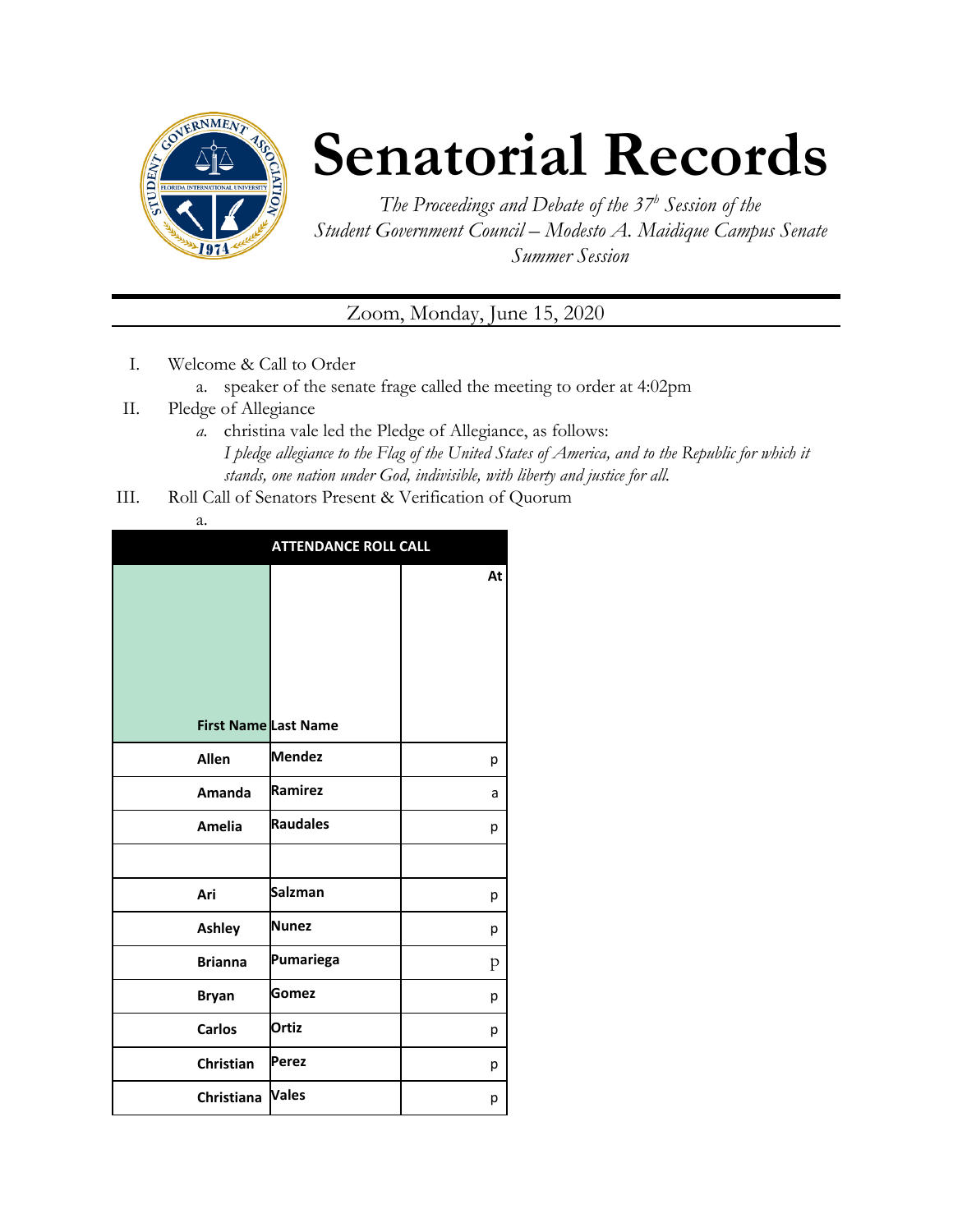| Lugo<br><b>Cristhofer</b><br>р<br><b>Badia</b><br><b>Damian</b><br>a<br><b>Torrens</b><br><b>David</b><br>a<br><b>Nylander</b><br><b>Elisabeth</b><br>р<br><b>Natteri</b><br>Giacomo<br>р<br>Le<br>Ha<br>a<br><b>Khalil</b><br>Hiba<br>a<br>Llop<br>Isabela<br>р<br><b>Borges</b><br><b>lvette</b><br>р<br><b>Magee</b><br><b>James</b><br>р<br>Fraga<br><b>Janelle</b><br>р<br>Correa<br>Jocelyn<br>р<br><b>Morejon Castelli</b><br>Jordan<br>р<br><b>Burgos</b><br>Julio<br>р<br>Fernandez<br>Kamila<br>р<br>Karla Sofia Perez<br>р<br>Khudiakova<br><b>Kristina</b><br>р<br><b>Gonzalez</b><br><b>Marilyn</b><br>р<br>Pastrana<br><b>Nicholas</b><br>р<br>Ramlingam<br><b>Nitya</b><br>a<br><b>Vazquez</b><br>Rafael<br>р<br>Rodriguez<br>Ryan<br>р<br><b>Atassi</b><br>Salma<br>р<br><b>Alvarez</b><br>Sandro<br>р<br><b>Reyes</b><br><b>Sergio</b><br>а<br>Shahnawa<br>Rafi<br>z<br>а<br><b>Rosier</b><br>Sophonie<br>р<br>N<br><b>SENATE</b><br><b>SEATS</b><br>37 |  |  |
|--------------------------------------------------------------------------------------------------------------------------------------------------------------------------------------------------------------------------------------------------------------------------------------------------------------------------------------------------------------------------------------------------------------------------------------------------------------------------------------------------------------------------------------------------------------------------------------------------------------------------------------------------------------------------------------------------------------------------------------------------------------------------------------------------------------------------------------------------------------------------------------------------------------------------------------------------------------------------|--|--|
|                                                                                                                                                                                                                                                                                                                                                                                                                                                                                                                                                                                                                                                                                                                                                                                                                                                                                                                                                                          |  |  |
|                                                                                                                                                                                                                                                                                                                                                                                                                                                                                                                                                                                                                                                                                                                                                                                                                                                                                                                                                                          |  |  |
|                                                                                                                                                                                                                                                                                                                                                                                                                                                                                                                                                                                                                                                                                                                                                                                                                                                                                                                                                                          |  |  |
|                                                                                                                                                                                                                                                                                                                                                                                                                                                                                                                                                                                                                                                                                                                                                                                                                                                                                                                                                                          |  |  |
|                                                                                                                                                                                                                                                                                                                                                                                                                                                                                                                                                                                                                                                                                                                                                                                                                                                                                                                                                                          |  |  |
|                                                                                                                                                                                                                                                                                                                                                                                                                                                                                                                                                                                                                                                                                                                                                                                                                                                                                                                                                                          |  |  |
|                                                                                                                                                                                                                                                                                                                                                                                                                                                                                                                                                                                                                                                                                                                                                                                                                                                                                                                                                                          |  |  |
|                                                                                                                                                                                                                                                                                                                                                                                                                                                                                                                                                                                                                                                                                                                                                                                                                                                                                                                                                                          |  |  |
|                                                                                                                                                                                                                                                                                                                                                                                                                                                                                                                                                                                                                                                                                                                                                                                                                                                                                                                                                                          |  |  |
|                                                                                                                                                                                                                                                                                                                                                                                                                                                                                                                                                                                                                                                                                                                                                                                                                                                                                                                                                                          |  |  |
|                                                                                                                                                                                                                                                                                                                                                                                                                                                                                                                                                                                                                                                                                                                                                                                                                                                                                                                                                                          |  |  |
|                                                                                                                                                                                                                                                                                                                                                                                                                                                                                                                                                                                                                                                                                                                                                                                                                                                                                                                                                                          |  |  |
|                                                                                                                                                                                                                                                                                                                                                                                                                                                                                                                                                                                                                                                                                                                                                                                                                                                                                                                                                                          |  |  |
|                                                                                                                                                                                                                                                                                                                                                                                                                                                                                                                                                                                                                                                                                                                                                                                                                                                                                                                                                                          |  |  |
|                                                                                                                                                                                                                                                                                                                                                                                                                                                                                                                                                                                                                                                                                                                                                                                                                                                                                                                                                                          |  |  |
|                                                                                                                                                                                                                                                                                                                                                                                                                                                                                                                                                                                                                                                                                                                                                                                                                                                                                                                                                                          |  |  |
|                                                                                                                                                                                                                                                                                                                                                                                                                                                                                                                                                                                                                                                                                                                                                                                                                                                                                                                                                                          |  |  |
|                                                                                                                                                                                                                                                                                                                                                                                                                                                                                                                                                                                                                                                                                                                                                                                                                                                                                                                                                                          |  |  |
|                                                                                                                                                                                                                                                                                                                                                                                                                                                                                                                                                                                                                                                                                                                                                                                                                                                                                                                                                                          |  |  |
|                                                                                                                                                                                                                                                                                                                                                                                                                                                                                                                                                                                                                                                                                                                                                                                                                                                                                                                                                                          |  |  |
|                                                                                                                                                                                                                                                                                                                                                                                                                                                                                                                                                                                                                                                                                                                                                                                                                                                                                                                                                                          |  |  |
|                                                                                                                                                                                                                                                                                                                                                                                                                                                                                                                                                                                                                                                                                                                                                                                                                                                                                                                                                                          |  |  |
|                                                                                                                                                                                                                                                                                                                                                                                                                                                                                                                                                                                                                                                                                                                                                                                                                                                                                                                                                                          |  |  |
|                                                                                                                                                                                                                                                                                                                                                                                                                                                                                                                                                                                                                                                                                                                                                                                                                                                                                                                                                                          |  |  |
|                                                                                                                                                                                                                                                                                                                                                                                                                                                                                                                                                                                                                                                                                                                                                                                                                                                                                                                                                                          |  |  |
|                                                                                                                                                                                                                                                                                                                                                                                                                                                                                                                                                                                                                                                                                                                                                                                                                                                                                                                                                                          |  |  |
|                                                                                                                                                                                                                                                                                                                                                                                                                                                                                                                                                                                                                                                                                                                                                                                                                                                                                                                                                                          |  |  |
|                                                                                                                                                                                                                                                                                                                                                                                                                                                                                                                                                                                                                                                                                                                                                                                                                                                                                                                                                                          |  |  |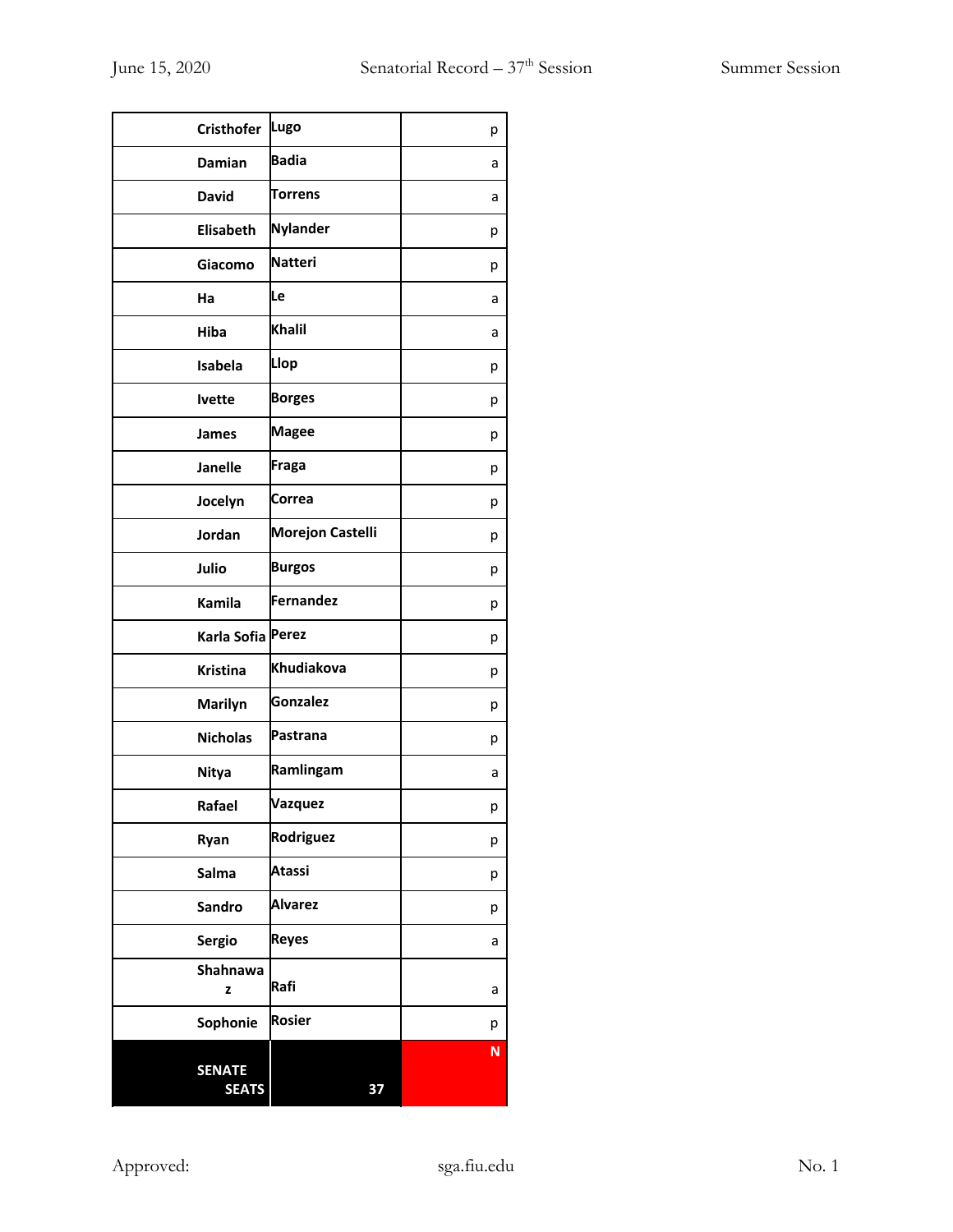| <b>VACANT</b><br><b>SEATS</b> | 0  |  |
|-------------------------------|----|--|
| <b>SENATORS PRESENT</b>       | 0  |  |
| <b>AMT FOR QUORUM</b>         | 19 |  |

quorum established

- IV. Approval of the Minutes from June 1<sup>st</sup>, 2020
	- a. senator nylander moves to approve the minutes from last senate, senator vale seconds. motion passes.
- V. Adoption of the Agenda
	- a. senator nyander moves to adopt the agenda, senator ortiz seconds. motion passes.
- VI. Invited Speakers
	- a. FIU External Relations
		- i. Madeline Baro
		- ii. here to discuss and answer questions for interactions with social media and public interest.
		- iii. speaking on special considerations as student leaders.
- VII. Committee Reports
	- a. Finance Committee
		- i. congratulations to sergio, the new vice chair
		- ii. If you have any questions, please contact sgafinance  $(a)$  fiu.edu
	- b. Rules, Legislation, and Judiciary Committee
		- i. workshop on the 27th on writing legislation
		- ii. congratulations to senator vale on becoming vice chair
		- iii. If you have any questions, please contact sgarules@fiu.edu
	- c. Operational Review Committee
		- i. congratulations to senator castelli on becoming vice chair
		- ii. If you have any questions, please contact sgaorc@fiu.edu
	- d. Internal Affairs Committee
		- i. met on wednesday and discussed recurring meetings every other wednesday
		- ii. congratulations to senator nylander on becoming vice chair
		- iii. an email went out on office hours, please review
		- iv. send a message to the chair if errors occur with open time clock
		- v. If you have any questions, please contact sgainternal@fiu.edu
	- e. Student Advocacy Committee
		- i. congratulations to senator lugo on becoming vice chair
		- ii. developing structure to take care of student concerns
		- iii. If you have any questions, please contact sgaadvocacy@fiu.edu
	- f. Graduate and Professional Students Committee
		- i. congratulations to senator perez on becoming vice chair
			- ii. discussed SOPs of committee and will meet with past members to discuss plans.
		- iii. If you have any questions, please contact GPSCchair@fiu.edu
- VIII. Executive Board Reports
	- a. Senate Speaker Fraga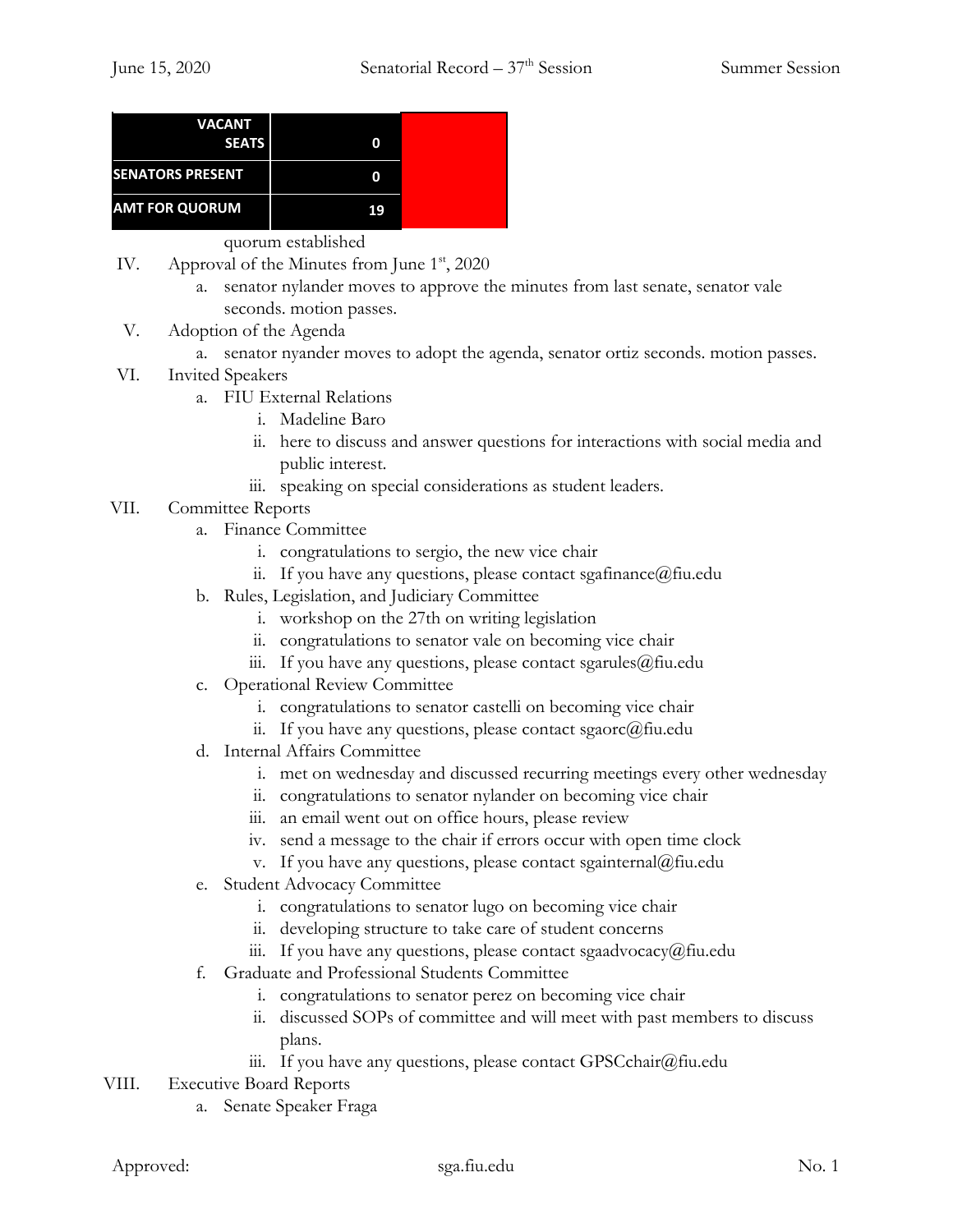- i. Thank you to all the Committee Chairs!
- ii. Congratulations Senator Rafi for being elected the GPSC chair
- iii. Panther Connect Form: Office Hours
- iv. Virtual Convocation: Meet your SGA Senators
	- 1. June 22, 2020
- v. Senator Retreat
	- 1. July 18, 2020
- vi. Training Session 1 posted on the Google Drive
- vii. If you have any questions, please email sgaspeaker@fiu.edu
- a. Speaker Pro Tempore Gomez
	- i. june 27th will be second senator orientation
	- ii. submitted writ for committee chair confusion
	- iii. hope to open vacant grad seat
	- viii. If you have any questions, please email sgaprotemp@fiu.edu
- b. President Valdes
	- i. first board of trustees meeting is tomorrow
	- ii. reopening of FIU for the fall is one of the priority topic of conversation
	- iii. If you have any questions, please email sgapres@fiu.edu
- c. Vice President Ibarria
	- i. this thursday, "keeping it positive" instagram live series will begin featuring the SGA president and vice president
	- ii. vote by mail tik tok challenge with CLS and women center, more information is on the SGA instagram
	- iii. the 25th, dr brennie garcia will be with us to discuss student health via zoom
	- iv. If you have any questions, please email sgavp@fiu.edu
- d. Comptroller (VACANT)
	- i. If you have any questions, please email sgacomp@fiu.edu
- e. Chief Justice De La Osa
	- i. If you have any questions, please email sgajud@fiu.edu
- IX. Special Orders
	- a. none
- X. Vetoed Legislation
	- a. none
- XI. Second Readings
	- a. SB 3701
		- i. speaker pro temp gomez moves refer SB 3701 back to author. speaker fraga seconds. motion passes.
		- ii. SB3702
			- 1. speaker pro temp gomez moves to enter 5 minute discussion senator nylander seconds. motion passes.
			- 2. senator perez moves to close discussion period, senator nylander seconds
			- 3. speaker fraga moves to refer SB 3702 back to the author, senator perez seconds. motion passes

senator Rafi attended meeting at 4:45pm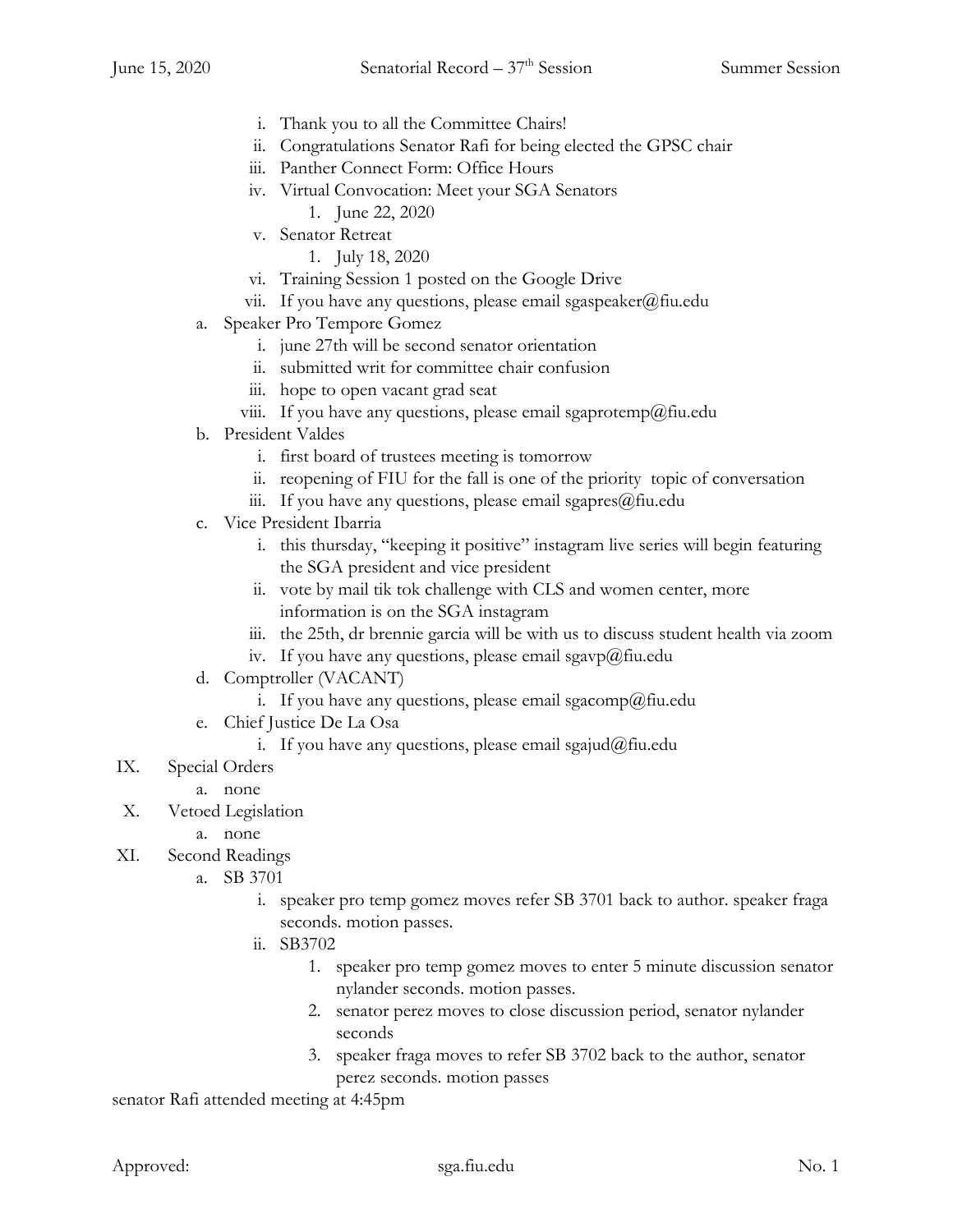## XII. Unfinished Business

- XIII. New Business
	- a. speaker pro temp gomez moves to open nominations for graduate senator chair, senator nylander seconds. motion passes.
	- b. Presidential Appointments
		- i. Chief of Staff
			- 1. Samantha Suarez-Burgos

senator nylander moves to close discussion period, senator nunez seconds. motion passes senator ortiz moves to enter voting, senator nylander seconds. motion passes

| <b>VOTE ON</b>    |                  |                   |                  |        |
|-------------------|------------------|-------------------|------------------|--------|
| <b>First Name</b> | <b>Last Name</b> | <b>Attendance</b> | Vote             | Reason |
| Allen             | Mendez           | $\pmb{0}$         |                  | o      |
| Amanda            | Ramirez          | $\pmb{0}$         |                  | o      |
| Amelia            | Raudales         | $\pmb{0}$         |                  | o      |
|                   |                  | $\pmb{0}$         | $\boldsymbol{0}$ | o      |
| Ari               | Salzman          | $\pmb{0}$         | у                | О      |
| Ashely            | <b>Nunez</b>     | $\pmb{0}$         | у                | o      |
| <b>Brianna</b>    | Pumariega        | $\pmb{0}$         | у                | o      |
| <b>Bryan</b>      | Gomez            | $\pmb{0}$         | y                | О      |
| Carlos            | Ortiz            | $\pmb{0}$         | y                | o      |
| Christian         | Perez            | $\pmb{0}$         | у                | o      |
| Christiana        | Vales            | $\pmb{0}$         | у                | О      |
| Cristhofer        | Lugo             | $\pmb{0}$         | у                | o      |
| Damian            | <b>Badia</b>     | $\pmb{0}$         | y                | О      |
| David             | Torrens          | $\pmb{0}$         |                  | О      |
| Elisabeth         | Nylander         | $\pmb{0}$         | y                | o      |
| Giacomo           | Natteri          | $\pmb{0}$         | у                | О      |
| Ha                | Le               | $\pmb{0}$         |                  | o      |
| Hiba              | Khalil           | $\pmb{0}$         |                  | o      |
| Isabela           | Llop             | $\pmb{0}$         | y                | o      |
| Ivette            | <b>Borges</b>    | $\pmb{0}$         | у                | o      |
| James             | Magee            | $\pmb{0}$         | у                | О      |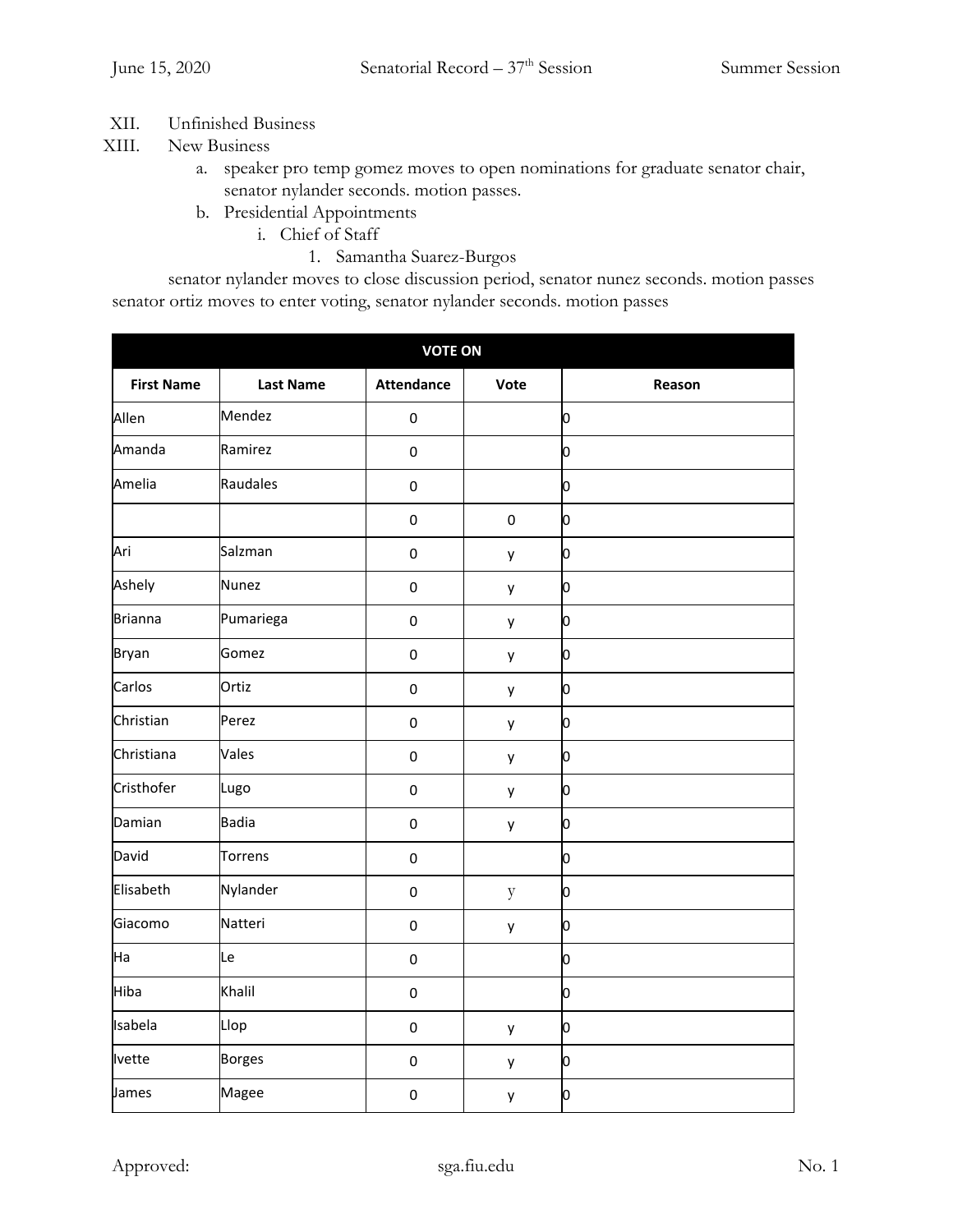| Janelle          | Fraga            | $\boldsymbol{0}$ | y        | 0           |
|------------------|------------------|------------------|----------|-------------|
| Jocelyn          | Correa           | $\pmb{0}$        | y        | O           |
| Jordan           | Morejon Castelli | $\boldsymbol{0}$ | y        | О           |
| Julio            | <b>Burgos</b>    | $\pmb{0}$        | у        | 0           |
| Kamila           | Fernandez        | $\pmb{0}$        | y        | o           |
| Karla Sofia      | Perez            | $\pmb{0}$        | у        | O           |
| Kristina         | Khudiakova       | $\pmb{0}$        | у        | О           |
| Marilyn          | Gonzalez         | $\pmb{0}$        | у        | 0           |
| Nicholas         | Pastrana         | $\pmb{0}$        | у        | O           |
| Nitya            | Ramlingam        | $\boldsymbol{0}$ |          | О           |
| Rafael           | Vazquez          | $\boldsymbol{0}$ | у        | О           |
| Ryan             | Rodriguez        | $\pmb{0}$        | y        | О           |
| Salma            | Atassi           | $\pmb{0}$        | y        | O           |
| Sandro           | Alvarez          | $\pmb{0}$        | $\sf n$  | О           |
| Sergio           | Reyes            | $\pmb{0}$        |          | 0           |
| Shahnawaz        | Rafi             | $\pmb{0}$        | у        | o           |
| Sophonie         | Rosier           | $\pmb{0}$        | у        | O           |
|                  |                  | YAY              | $\bf{0}$ |             |
| <b>NO QUORUM</b> |                  | <b>NAY</b>       | $\bf{0}$ | <b>PASS</b> |
|                  |                  | <b>ABSTAIN</b>   | $\bf{0}$ |             |

34-1-0 confirmed

- ii. Comptroller
	- 1. Alexander Rubido
	- 2. senator nylander moves to close q&a period, senator burgos seconds. motion passes
	- 3. senator nylander moves to go into voting, senator nunez seconds. motion passes

| <b>VOTE ON</b>    |           |                   |      |        |
|-------------------|-----------|-------------------|------|--------|
| <b>First Name</b> | Last Name | <b>Attendance</b> | Vote | Reason |
| Allen             | Mendez    | 0                 | 0    |        |
| Amanda            | Ramirez   | 0                 | 0    | ΙU     |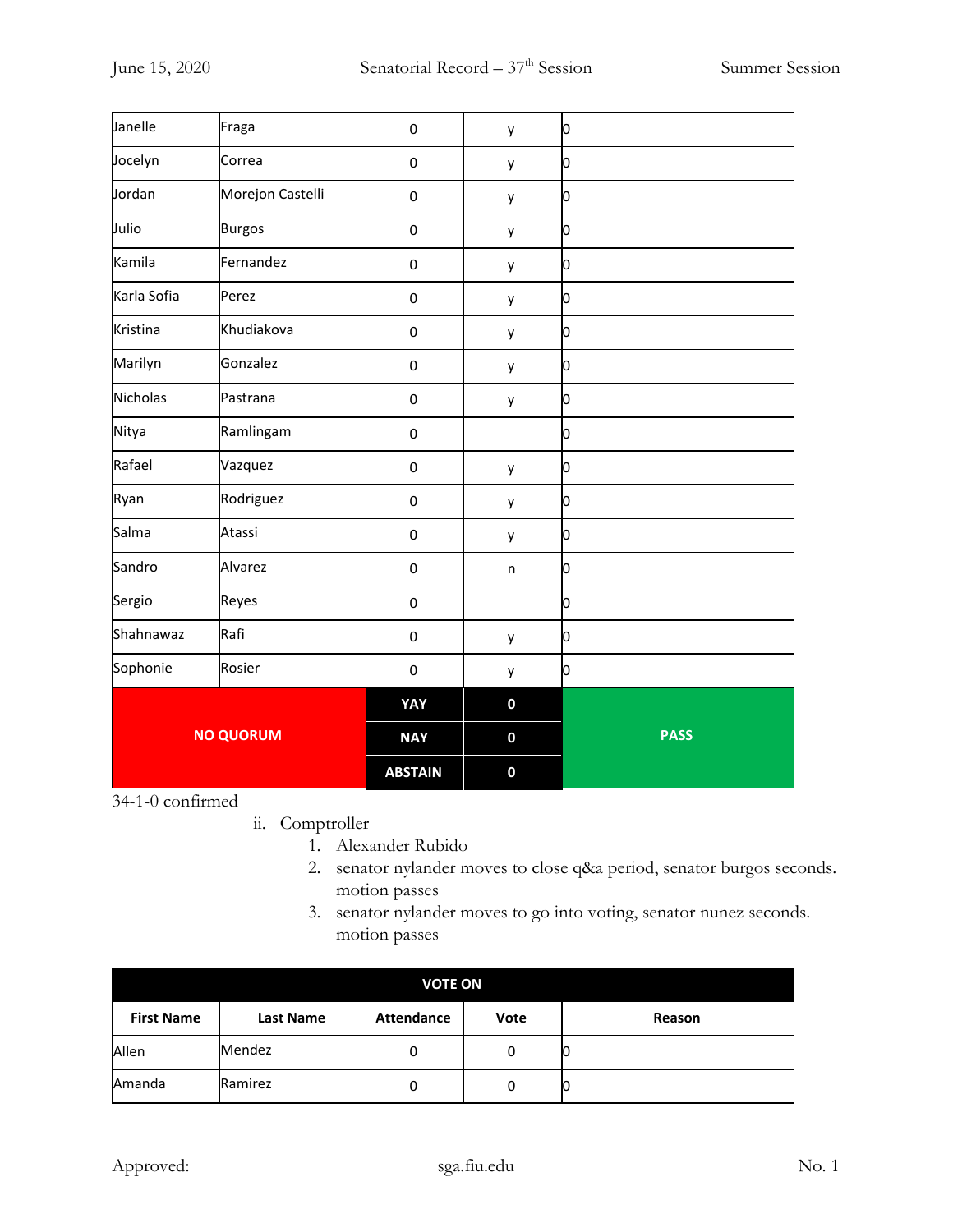| Amelia         | Raudales         | $\pmb{0}$   | $\pmb{0}$ | Ю |
|----------------|------------------|-------------|-----------|---|
|                |                  | $\pmb{0}$   | $\pmb{0}$ | o |
| Ari            | Salzman          | $\pmb{0}$   | у         | Ю |
| Ashely         | <b>Nunez</b>     | $\pmb{0}$   | у         | o |
| <b>Brianna</b> | Pumariega        | $\pmb{0}$   | у         | o |
| <b>Bryan</b>   | Gomez            | $\pmb{0}$   | y         | Ю |
| Carlos         | Ortiz            | $\pmb{0}$   | y         | o |
| Christian      | Perez            | $\pmb{0}$   | у         | Ю |
| Christiana     | Vales            | $\pmb{0}$   | у         | Ю |
| Cristhofer     | Lugo             | $\pmb{0}$   | у         | o |
| Damian         | <b>Badia</b>     | $\pmb{0}$   | у         | Ю |
| David          | Torrens          | $\pmb{0}$   |           | o |
| Elisabeth      | Nylander         | $\pmb{0}$   | у         | Ю |
| Giacomo        | Natteri          | $\pmb{0}$   | у         | Ю |
| Ha             | Le               | $\pmb{0}$   |           | О |
| Hiba           | Khalil           | $\pmb{0}$   |           | Ю |
| Isabela        | Llop             | $\pmb{0}$   | у         | Ю |
| <b>Ivette</b>  | <b>Borges</b>    | $\pmb{0}$   | у         | o |
| James          | Magee            | $\pmb{0}$   | у         | Ю |
| Janelle        | Fraga            | $\pmb{0}$   | у         | o |
| Jocelyn        | Correa           | $\mathbf 0$ | y         | 0 |
| Jordan         | Morejon Castelli | $\pmb{0}$   | y         | O |
| Julio          | <b>Burgos</b>    | $\pmb{0}$   | y         | o |
| Kamila         | Fernandez        | $\pmb{0}$   | y         | o |
| Karla Sofia    | Perez            | $\pmb{0}$   | y         | Ю |
| Kristina       | Khudiakova       | $\pmb{0}$   | y         | o |
| Marilyn        | Gonzalez         | $\pmb{0}$   | y         | o |
| Nicholas       | Pastrana         | $\pmb{0}$   | y         | o |
| Nitya          | Ramlingam        | $\pmb{0}$   |           | O |